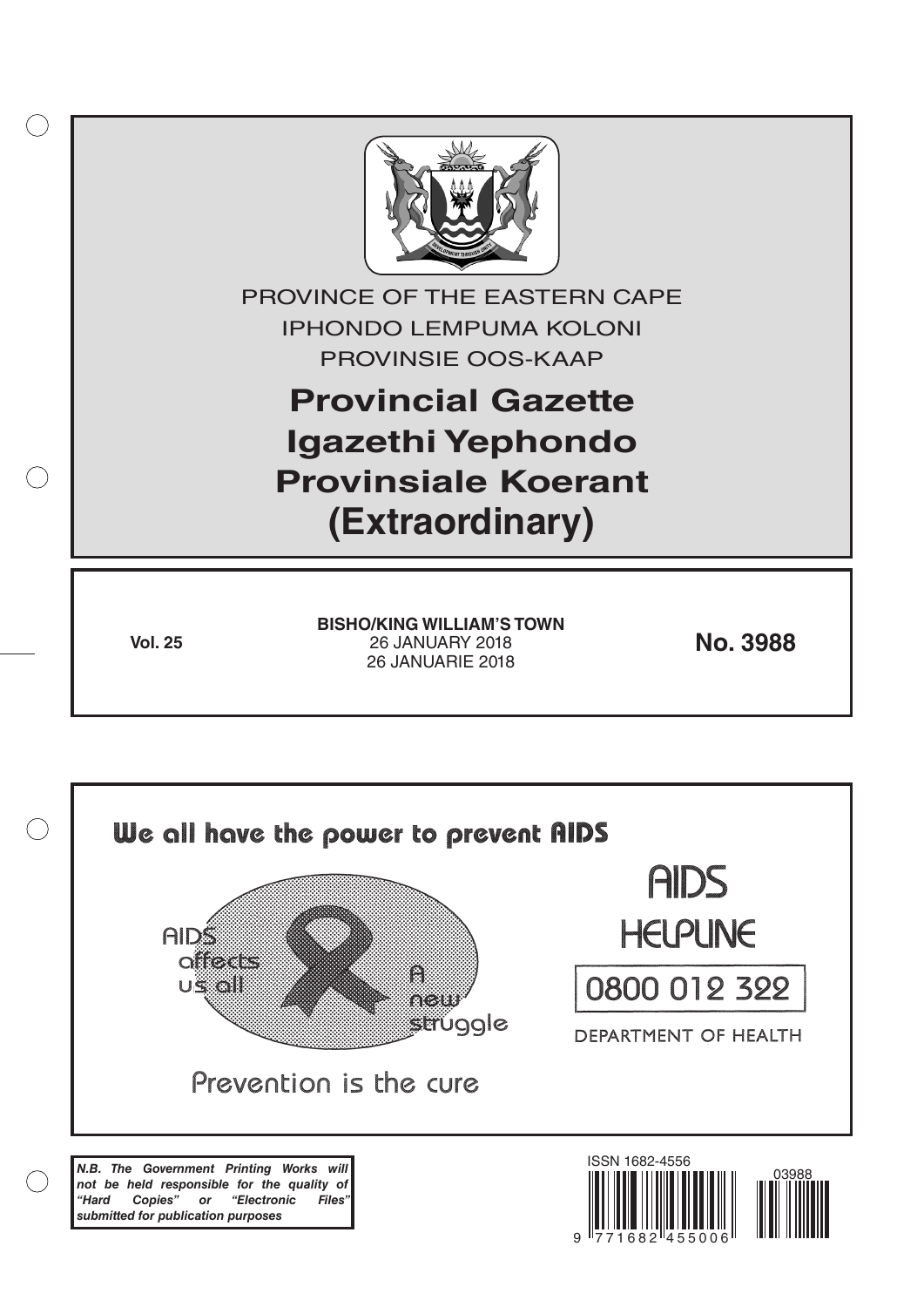# **IMPORTANT NOTICE:**

**The GovernmenT PrinTinG Works Will noT be held resPonsible for any errors ThaT miGhT occur due To The submission of incomPleTe / incorrecT / illeGible coPy.**

**no fuTure queries Will be handled in connecTion WiTh The above.**

## **CONTENTS**

|                                                                                                       | Gazette<br>No. | Page<br>No. |
|-------------------------------------------------------------------------------------------------------|----------------|-------------|
| <b>LOCAL AUTHORITY NOTICES • PLAASLIKE OWERHEIDS KENNISGEWINGS</b>                                    |                |             |
| Eastern Cape Liquor Act (10/2003): Notice of lodgement of applications for transfer of certificate of | 3988           |             |
|                                                                                                       | 3988           |             |

This gazette is also available free online at **www.gpwonline.co.za**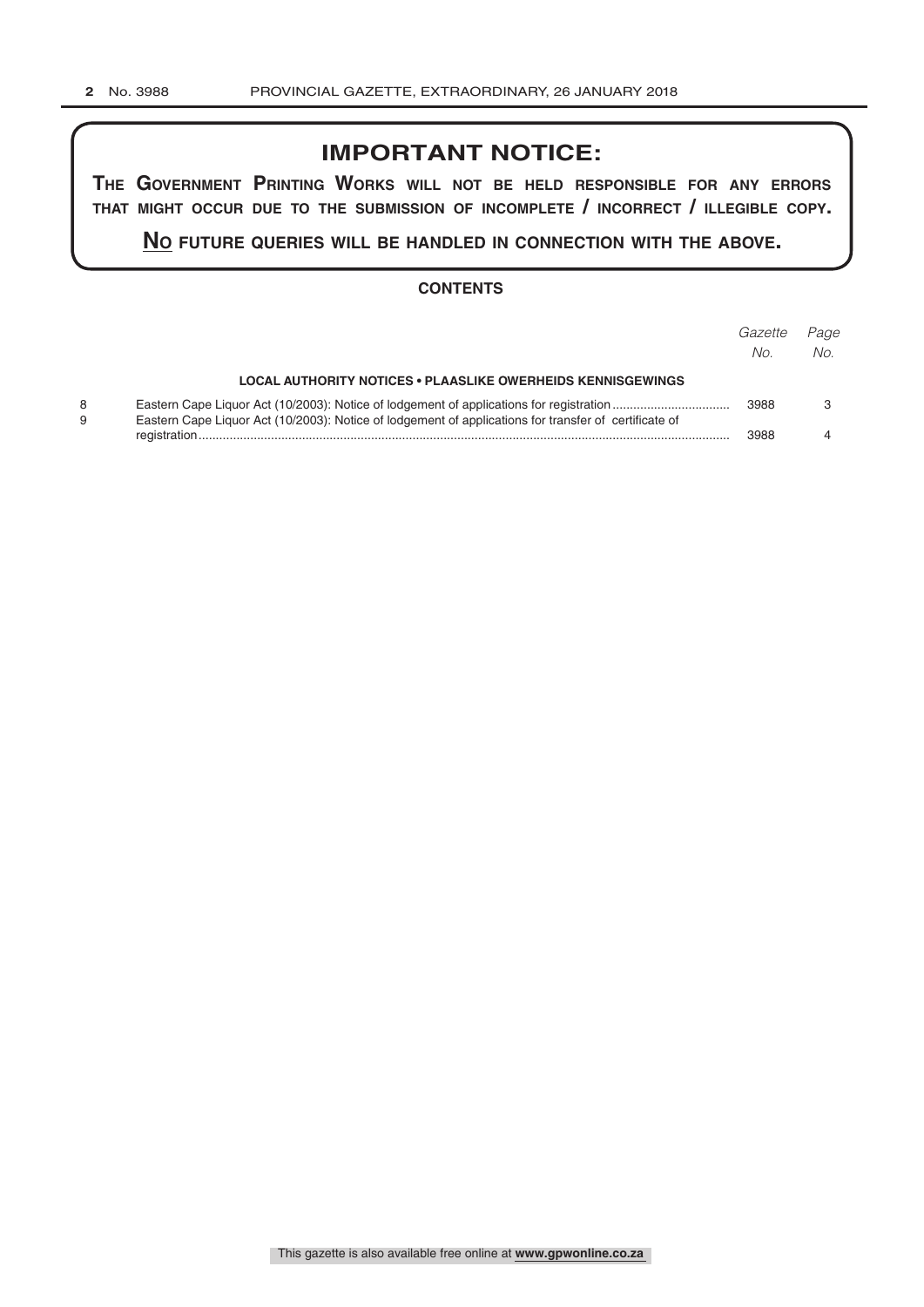# Local Authority Notices • Plaaslike Owerheids Kennisgewings

### **LOCAL AUTHORITY NOTICE 8 OF 2018**

1. CM3 [Reg 4 (1)

#### EASTERN CAPE LIQUOR ACT, 2003 (Act No. 10 of 2003) NOTICE OF LODGEMENT OF APPLICATIONS FOR REGISTRATION

Notice is hereby given that the applications for registration, particulars of which appear in the Schedule hereunder, have been lodged with the Board. Interested parties may, free of charge, inspect any application which appears in the Schedule hereunder and may within twenty one days of this notice, lodge with the Board written representations in support of, or written objections. LERATO RADIKOANYANA EASTERN CAPE LIQUOR BOARD 25 January 2018 **SCHEDULE** 

|                           |                   | 2                                                          | 3                                   | 4                               | 5                                                                                                   |  |
|---------------------------|-------------------|------------------------------------------------------------|-------------------------------------|---------------------------------|-----------------------------------------------------------------------------------------------------|--|
| <b>Application Number</b> |                   | Name and number of<br><b>Ward</b>                          | Kind of registration<br>applied for | Kind of<br>liquor to be<br>sold | Name under which business is to be<br>conducted and particulars of the erf.<br>street or farm       |  |
| 1.                        | REF2017/193518/07 | Ward 9 Ndlambe Local<br>Municipality                       | On and Off<br>Consumption           | All kinds                       | Hoppy's Paddle Inn (Pty) Limited, Erf<br>00631, 12 Wharf Street, Port Alfred, 6170                  |  |
| $\overline{2}$ .          | REF6009095842089  | Ward 2 Great Kei Local<br>Municipality                     | On and Off<br>Consumption           | All kinds                       | Pitoli Tavern and Braai, 10208 Ngxingxolo<br>Location, Mooiplaas, 5288                              |  |
| 3.                        | REF8510140995085  | Ward 5 Sundays River<br>Valley Local Municipality          | Off Consumption                     | All kinds                       | Mimi's Bottle Store, 2348 Duka Street.<br>Nomathamsanga Location, Addo, 6105                        |  |
| 4.                        | REF8502210502081  | Ward 13 Buffalo City<br>Metropolitan Municipality          | On and Off<br>Consumption           | All kinds                       | Soso's Tavern, 55095 Khayelitsha Location.<br>Reeston, East London, 5201                            |  |
| 5.                        | REF6802270056081  | Ward 18 Buffalo City<br>Metropolitan Municipality          | On Consumption                      | All kinds                       | Eastern Cape Softball Federation, 11578<br>Glen Eagle Road, Bunkers Hill, East<br>London, 5201      |  |
| 6.                        | REF8102265827085  | Ward 10 Amahlathi Local<br>Municipality                    | On and Off<br>Consumption           | All kinds                       | Eweez Tavern, Ngcamgeni Location, Debe<br>Nek, 5604                                                 |  |
| 7.                        | REF2013/213053/07 | Ward 18 Buffalo City<br>Metropolitan Municipality          | On and Off<br>Consumption           | All kinds                       | Urban Junction, Erf 11097, 46 Beach Road.<br>Nahoon, East London, 5201                              |  |
| 8.                        | REF1998/023845/07 | Ward 19 Matatiele Local<br><b>Municipality</b>             | On Consumption                      | All kinds                       | Marshalls World Of Sport, Erf 256, 16<br>Jagger Street, Matatiele, 4730                             |  |
| 9.                        | REF2013/213053/07 | Ward 29 Buffalo City<br>Metropolitan Municipality          | On and Off<br>Consumption           | All kinds                       | Urban Junction Grande, Shop 13 E & F,<br>Beacon Bay Crossing, Beacon Bay, East<br>London, 5201      |  |
| 10.                       | REF7402045296085  | Ward 13 Amahlathi Local<br>Municipality                    | Off Consumption                     | All kinds                       | AB Bottle Store, 8554 Garden Street,<br>Stutterheim, 4930                                           |  |
| 11.                       | REF5612265850088  | Ward 43 Buffalo City<br><b>Metropolitan Municipality</b>   | On and Off<br>Consumption           | All kinds                       | Wash's Tavern, Mdange Locatio, Peelton,<br>King Williams Town, 5600                                 |  |
| 12.                       | REF7205066409085  | Ward 9 Engcobo Local<br>Municipality                       | On and Off<br>Consumption           | All kinds                       | Ekhaya Tavern, Manzana Administrative<br>Area, Engcobo, 5050                                        |  |
| 13.                       | REF2008/078648/23 | Ward 4 Ndlambe Local<br>Municipality                       | On and Off<br>Consumption           | All kinds                       | Continental Restaurant, 439 Kenton Road,<br>Kenton On Sea, 6120                                     |  |
| 14.                       | REF1967/001572    | Ward 30 Mnguma Local<br>Municipality                       | Off Consumption                     | All kinds                       | Tops @ Centane, Erf 1581, Corner Of Bell<br>Avenue & Blythe Street, Centane, 5120                   |  |
| 15.                       | REFIT931/2002     | Ward 11 Kouga Local<br>Municipalitty                       | On Consumption                      | All kinds                       | Mugg And Bean, Erf 141, 9 Oosterland<br>Street, Jeffreys Bay, 6330                                  |  |
| 16.                       | REF2015/330498/07 | Ward 14 Kouga Local<br>Municipality                        | On Consumption                      | All kinds                       | Marina Wharf, Erf 1344, Marina Martinique,<br>Humansdorp, 6300                                      |  |
| 17.                       | REF7603255655080  | Ward 41 Nelson Mandela<br>Metropolitan Municipality        | On and Off<br>Consumption           | All kinds                       | Mthezela's Place, 42342 Bosi Street,<br>Khayamnandi, Despatch, 6320                                 |  |
| 18.                       | REF8805275935082  | Ward 17 Sengu Local<br>Municipality                        | On and Off<br>Consumption           | All kinds                       | Ta G's Tavern, Joveleni Village, Sterkspruit,<br>9762                                               |  |
| 19.                       | REF6507175254083  | Ward 33 Nelson Mandela<br>Metropolitan Municipality        | Off Consumption                     | All kinds                       | Pieter's Place, 21804 Calm Street,<br>Kleinskool, Port Elizabeth, 6001                              |  |
| 20.                       | REF7308095167086  | Ward 48 Nelson Mandela<br><b>Metropolitan Municipality</b> | On and Off<br>Consumption           | All kinds                       | Tyrone's Place, 16 Syringa Street, Gambie,<br>Uitenhage, 6229                                       |  |
| 21.                       | REF7708235806081  | Ward 2 Engcobo Local<br>Municipality                       | On and Off<br>Consumption           | All kinds                       | Hlokoloza, Xonya Village, Engcobo, 5050                                                             |  |
| 22.                       | REF2017/103397/07 | Ward 10 Ndlambe Local<br>Municipality                      | On Consumption                      |                                 | Hotspot Port Alfred, Erf 3717, 33 Vonder<br>Riet Street, Port Alfred, 6170                          |  |
| 23.                       | REF6704225019083  | <b>Buffalo City Metropolitan</b><br>Municipality           | <b>Special Event</b>                | All kinds                       | Buffalo City Aguatics, Erf 6642, 3 Cnr Frere<br>Road And Clevedon Road, Berea, East<br>London, 5201 |  |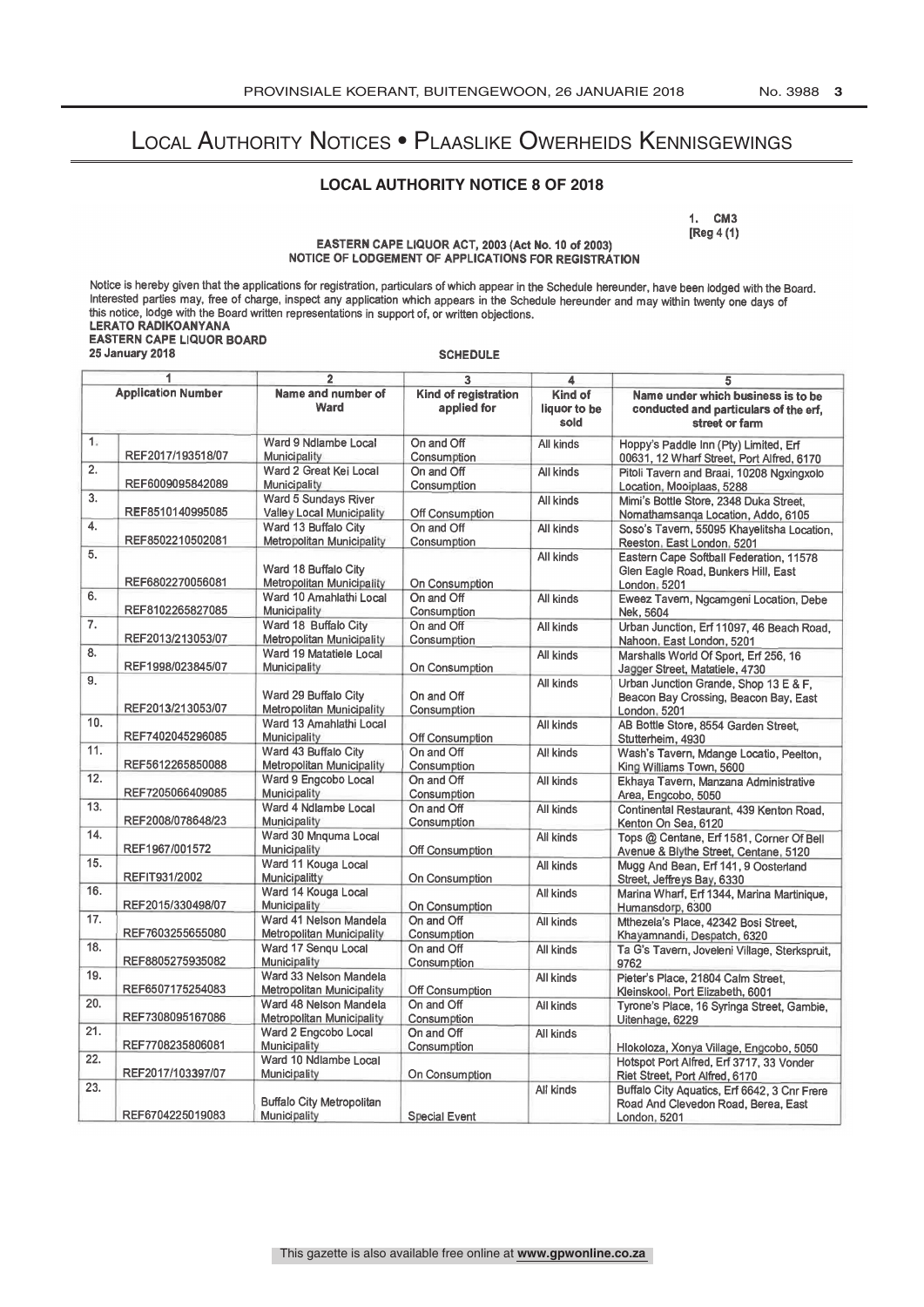### **LOCAL AUTHORITY NOTICE 9 OF 2018**

FORM 9 Reg 11 (1)]

#### EASTERN CAPE LIQUOR ACT, 2003 (Act No.10 of 2003)

## NOTICE OF LODGEMENT OF APPLICATIONS FOR TRANSFER OF CERTIFICATE OF REGISTRATION

Notice is hereby given that the applications for transfer of certificates of registration, particulars of which appear in the Schedule hereunder, have been lodged with the Board.

interested parties may, free of charge, inspect any application which appears in the Schedule hereunder and may within twenty one days of this notice,<br>lodge with the Board written representations in support of, or written

# LERATO RADIKOANYANA EASTERN CAPE LIQUOR BOARD 25 January 2018

**SCHEDULE** 

| <b>Application Number</b> |                   | $\mathbf 2$                                              |                                                                                                               |                                                         | 5<br>Particulars of<br>prospective holder of<br>certificate of registration |
|---------------------------|-------------------|----------------------------------------------------------|---------------------------------------------------------------------------------------------------------------|---------------------------------------------------------|-----------------------------------------------------------------------------|
|                           |                   | Name and number<br>of Ward                               | Particulars of certificate of<br>registration                                                                 | Particulars of holder of<br>certificate of registration |                                                                             |
| 1.                        | ECP22616/03026/OO | Ward Buffalo City<br>Metropolitan<br>Municipality        | Micano Braai Place, 1377 N.U. 15,<br>Mdantsane, 5219                                                          | Mlungwana<br>Benson<br>Ndinisa                          | Ndinise And Son's (Pty)<br>Limited                                          |
| 2.                        | ECP04689/03026/OF | Ward Buffalo City<br>Metropolitan<br>Municipality        | Micano Bottle Store, 1377 N.U. 15,<br>Mdantsane, 5219                                                         | Mlungwana<br>Benson<br>Ndinisa                          | Ndinise And Son's (Pty)<br>Limited                                          |
| 3.                        | ECP04540/03026/ON | Ward 18 Buffalo<br>City Metropolitan<br>Municipality     | Ocean Basket, U10 B, Vincent Park<br>Shopping<br>Center,<br>Devereux<br>Avenue, Vincent, East London.<br>5201 | lan Groves                                              | Harvisys CC                                                                 |
| 4.                        | ECP18173/90454/OO | Ward 7 Nelson<br>Mandela<br>Metropolitan<br>Municipality | Tavern,<br>James<br>36<br>Connought<br>Kensington,<br>Avenue,<br>Port<br>Elizabeth, 6001                      | James Forlee                                            | Nicole Angelique<br>Baartman                                                |
| 5.                        | ECP03598/90454/OF | Ward 7 Nelson<br>Mandela<br>Metropolitan<br>Municipality | Kensington Liquors, Cnr Smuts &<br>Connought Avenue,<br>Kensington,<br>Port Elizabeth, 6001                   | James Forlee                                            | Nicole Angelique<br><b>Baartman</b>                                         |
| 6.                        | ECP01415/90454/OF | Ward 11 Kouga<br>Local Municipality                      | Wavecrest Liquors, Shop no. 5B,<br>Equinox Mall, St Francis Street,<br>Jeffreys Bay, 6330                     | Deon Petro Vosloo                                       | J Bay Liquors (Pty) Limited                                                 |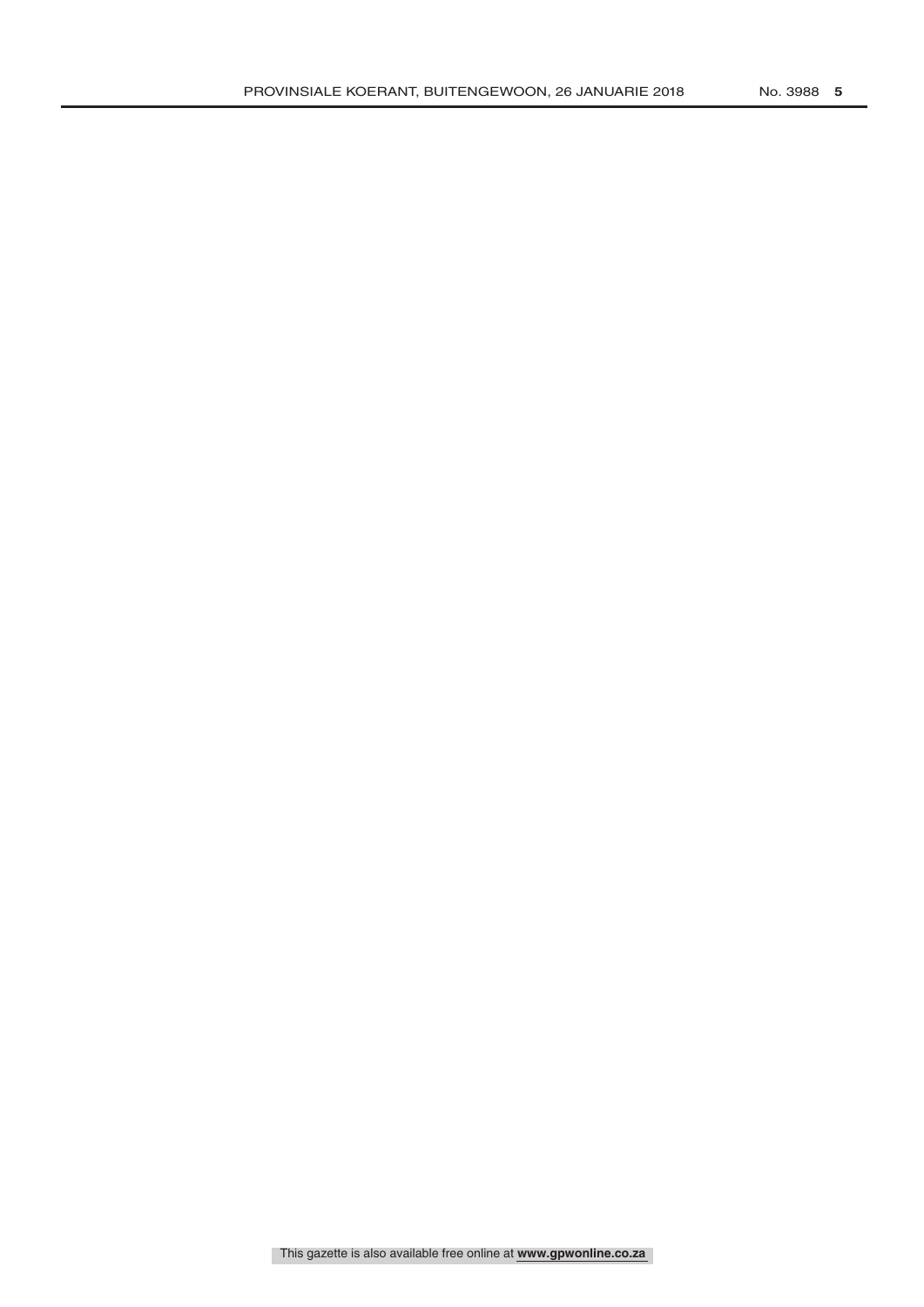This gazette is also available free online at **www.gpwonline.co.za**